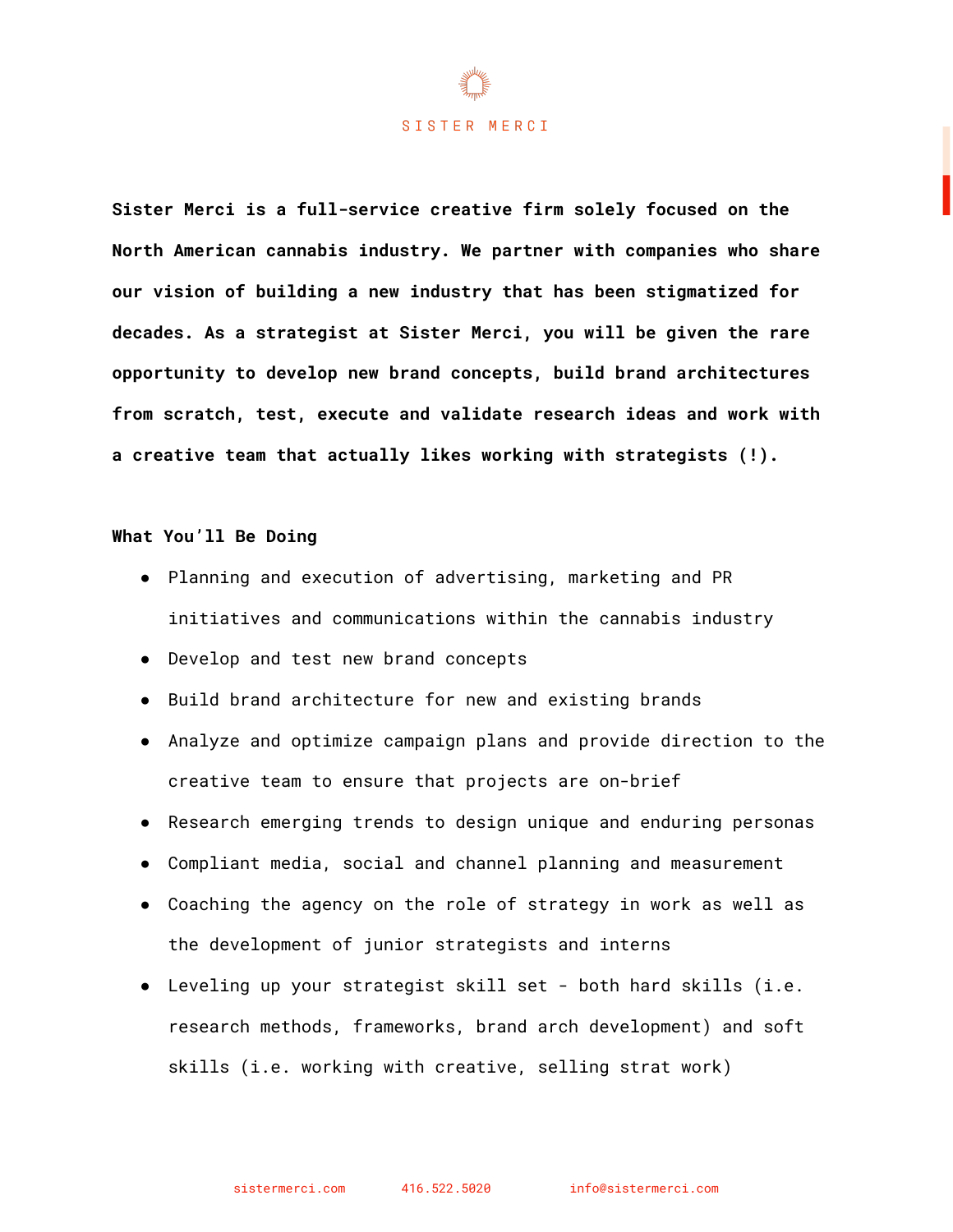

## **What You Bring Us**

- Post-secondary program with a focus in either social science (ideally anthro or sociology) or any form of formal business/marketing/communications training
- Curiosity that does not have an off button and a desire to build a new industry vertical
- 4-6 years of agency or related experience, but open to any discipline within that agency (creative, accounts) looking to transition into strategy
- The ability to absorb information and learn in a dynamic, rapidly changing industry
- You've read some strategy books and have a philosophy on research methodology

### **What We Offer**

- A strong company culture where collaboration and communication are at the forefront of our everyday activities. You will have multiple opportunities to work 1-on-1 with different members of the Sister Merci team to gain valuable knowledge and experience.
- The opportunity to bring net-new brand concepts to market in Canada and the USA